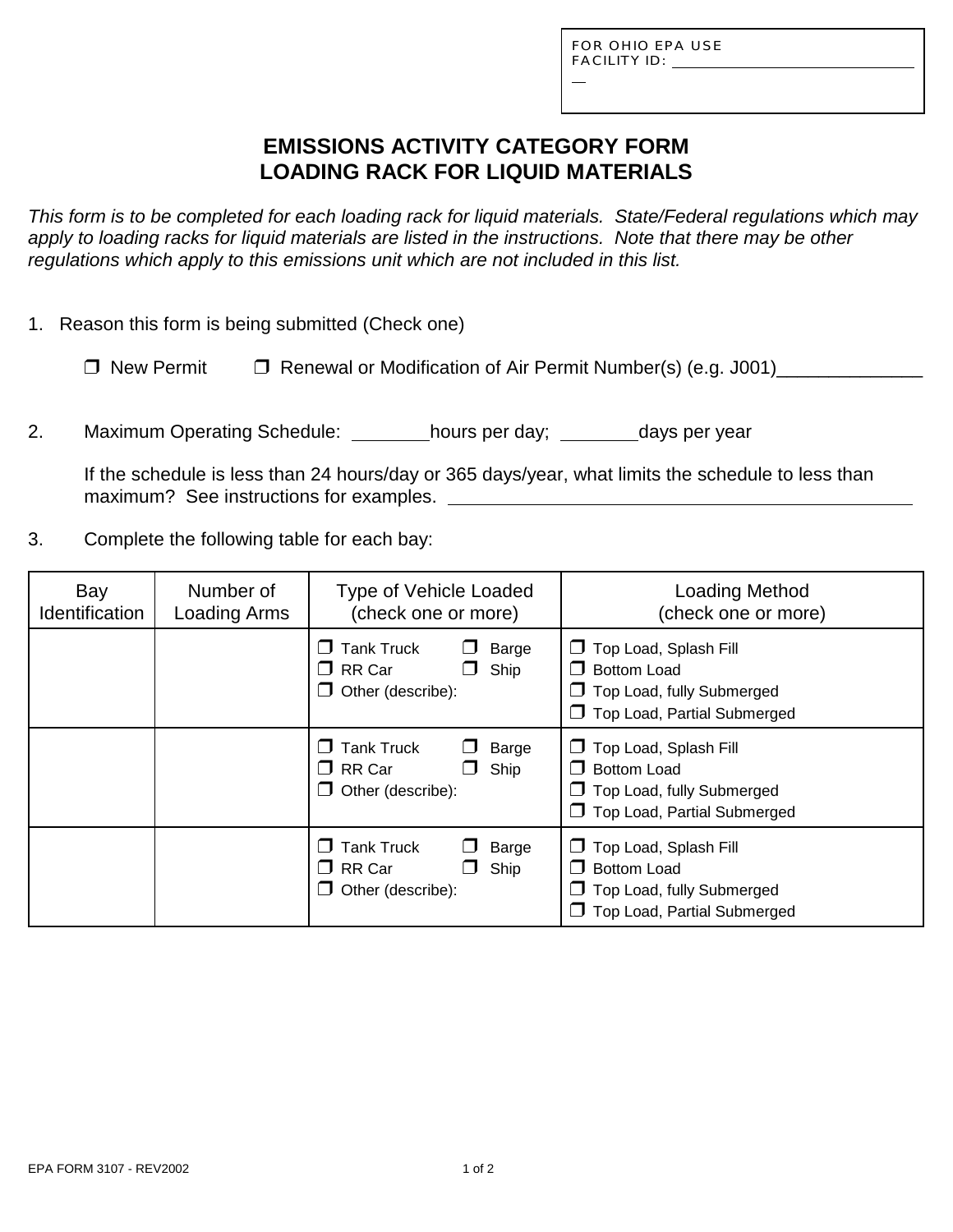4. Complete this section for each material loaded.

| <b>Liquid Material Loaded</b> | Bay ID | <b>Average Material</b><br>Vapor Pressure at<br><b>Loading Temperature</b><br>(millimeters mercury) | Is liquid a<br>photo-<br>chemically<br>reactive<br>material?* | Maximum<br>Daily<br>Throughput<br>(gallons) | Proposed<br>Maximum<br>Annual<br>Throughput<br>(gallons) |
|-------------------------------|--------|-----------------------------------------------------------------------------------------------------|---------------------------------------------------------------|---------------------------------------------|----------------------------------------------------------|
|                               |        |                                                                                                     | $\Box$ Yes $\Box$ No                                          |                                             |                                                          |
|                               |        |                                                                                                     | $\Box$ Yes $\Box$ No                                          |                                             |                                                          |
|                               |        |                                                                                                     | $\Box$ Yes $\Box$ No                                          |                                             |                                                          |
|                               |        |                                                                                                     | $\Box$ Yes $\Box$ No                                          |                                             |                                                          |

\* Photochemically reactive material is defined in OAC rule 3745-21-01(C)(5).

5. Complete this section for each vapor control system.

| <b>Type of Vapor Control</b><br>System (check one):                                                                 | <b>Minimum Control</b><br>Efficiency (% by weight): | <b>Maximum Controlled</b><br><b>Mass Emissions Rate</b><br>(pounds/1,000 gallons): | <b>Basis for Mass</b><br><b>Emissions Rate Data</b><br>(check one):                                                                                                                                                    |
|---------------------------------------------------------------------------------------------------------------------|-----------------------------------------------------|------------------------------------------------------------------------------------|------------------------------------------------------------------------------------------------------------------------------------------------------------------------------------------------------------------------|
| Vapor Balance<br>$\Box$<br>Adsorption<br>Incineration<br>□<br>Condenser<br>None<br>□<br>Other (describe):           |                                                     |                                                                                    | Design criteria<br>$\Box$<br>Equipment vendor guarantee<br>Emissions test at this facility<br>$\Box$<br>Emissions test at another<br>facility with similar vapor control<br>system<br>Other (describe):<br>$\Box$      |
| Vapor Balance<br>$\Box$<br>Adsorption<br>Incineration<br>Condenser<br>◘<br>None<br>Other (describe):<br>◘           |                                                     |                                                                                    | Design criteria<br>$\Box$<br>Equipment vendor guarantee<br>Emissions test at this facility<br>⊓<br>Emissions test at another<br>facility with similar vapor control<br>system<br>Other (describe):<br>$\Box$           |
| Vapor Balance<br>$\Box$<br>Adsorption<br>◘<br>Incineration<br>◻<br>Condenser<br>□<br>None<br>⊓<br>Other (describe): |                                                     |                                                                                    | Design criteria<br>$\Box$<br>Equipment vendor guarantee<br>Emissions test at this facility<br>$\Box$<br>Emissions test at another<br>facility with similar vapor control<br>system<br>Other (describe):<br>$\Box$      |
| Vapor Balance<br>□<br>Adsorption<br>◻<br>Incineration<br>⊓<br>Condenser<br>None<br>⊓<br>Other (describe):           |                                                     |                                                                                    | Design criteria<br>$\Box$<br>Equipment vendor guarantee<br>Emissions test at this facility<br>$\Box$<br>Emissions test at another<br>$\Box$<br>facility with similar vapor control<br>system<br>Other (describe):<br>σ |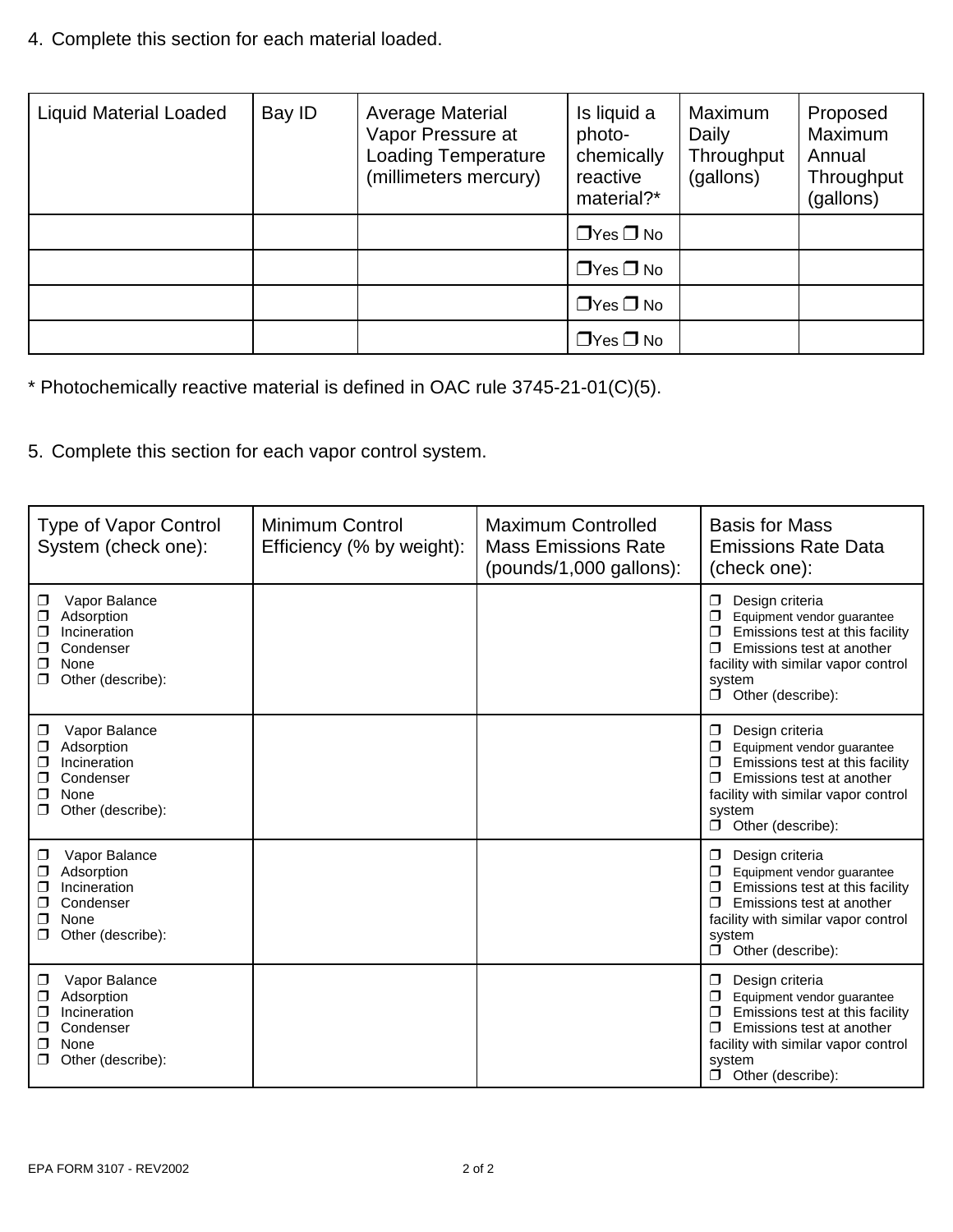# **INSTRUCTIONS FOR COMPLETION OF THE EMISSIONS ACTIVITY CATEGORY FORM FOR A LOADING RACK FOR LIQUID MATERIAL**

### **GENERAL INSTRUCTIONS:**

Provide complete responses to all applicable questions. If an item does not apply to the emissions unit, write in "Not Applicable" or "NA." If the answer is not known, write in "Not Known" or "NK." If you need assistance in understanding a question after reading the instructions below, contact your Ohio EPA District Office or Local Air Agency for assistance. Submittal of an incomplete application will delay application review and processing. In addition, the application may be returned as incomplete if all applicable questions are not answered appropriately.

### **APPLICABLE REGULATIONS:**

*The following State and Federal Regulations may be applicable to loading racks for liquid materials. Note that there may be other regulations which apply to this emissions unit which are not included in this list.*

- Federal: 40 CFR 60, (NSPS) 40 CFR 61, (NESHAP) 40 CFR 63, (MACT)
- State: OAC rule 3745-31-02 (Permit to Install) OAC rule 3745-35-02 (Permit to Operate) OAC rule 3745-21-07(E) (Volatile photochemically reactive materials loading facilities) OAC rule 3745-21-09(P) and (Q) (Bulk gasoline plants and terminals)

If you would like a copy of these regulations, contact your Ohio EPA District Office or Local Air Agency. State regulations may also be viewed and downloaded from the Ohio EPA website at http://www.epa.state.oh.us/dapc/regs/regs.html. Federal regulations may be viewed and downloaded at http://www.epa.gov/docs/epacfr40/chapt-I.info/subch-C.htm.

### **CALCULATING EMISSIONS:**

Manufacturers of some types of emissions units and most types of control equipment develop emissions estimates or have stack test data which you can request. Stack testing of the emissions may be done. Emissions unit sampling test data may be either for this emissions unit or a similar one located at the facility or elsewhere. You may develop your own emission factors by mass balance or other knowledge of your process, if you can quantify inputs and outputs accurately. You may be able to do this on a small scale or over a short period of time, if it is not practical during regular production. If you have control equipment, you may be able to quantify the amount of pollutants collected over a known time period or production amount. Any emission factor calculation should include a reference to the origin of the emission factor or control efficiency.

The emissions from aggregate processing operations may be estimated using the information from Section 5.2 (Transportation and marketing of petroleum liquids) of AP-42, Compilation of Air Pollutant Emission Factors, Fifth Edition, Volume I, available from the following website: http://www.epa.gov/ttn/chief/ap42/index.html

#### **SPECIFIC INSTRUCTIONS:**

1. Indicate whether this is an application for a new permit or an application for permit renewal. If applying for a permit renewal, provide the 4-character OEPA emissions unit identification number.